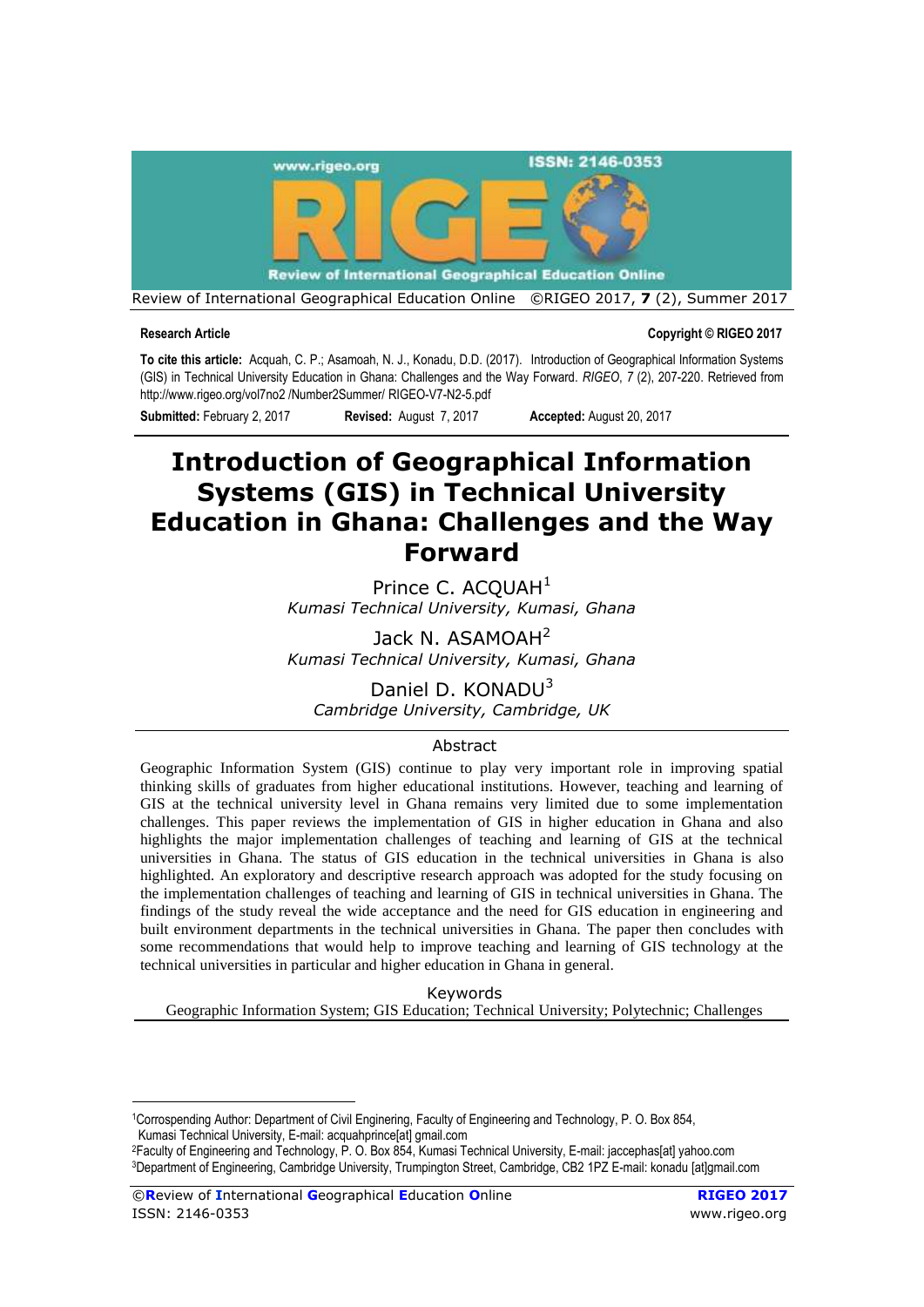Geographic Information Systems (GIS) since its introduction into higher education in the early 1990s (Zhou et al., 1999) has proven to be a very resourceful educational tool for both educators and students in higher education. Teaching and learning of GIS at the tertiary level provides important technical skills for students who are interested in applying GIS technology directly as a major application tool in industry and also improves the competence of those who may indirectly utilize GIS approaches in decision-making processes (Whyatt et. al., 2011). GIS has greatly improved spatial decision-making processes in universities and industries (Baker et al., 2012) by bringing together spatial datasets of different referencing systems for effective manipulation and analysis in a computer environment. Some important justifications for GIS introduction in education have been outlined by Bednarz (2004). Bednarz 2004 described GIS in education as an "educative tool that enhances student's spatial thinking skills and also as workplace skills where GIS is needed as a tool for future knowledge in geospatial technologies". In furtherance to that, geospatial technologies have been used by educators to enhance classroom teaching and learning environment (McClurg and Buss 2007). Currently, schools all over the world are introducing GIS in their curricula to help their students gain valuable knowledge and skills with which to face global challenges (ESRI 2011). Apart from tertiary institutions, GIS as a teaching and learning tool has been introduced in basic schools in some countries, including the USA (Bednarz, 2004), Canada and a number of European countries (Broda and Baxter 2003; Kerski 2003; Wigglesworth 2003; Bednarz and Van der Schee, 2006). Countries such as France, Finland and Sweden have also included GIS in their secondary school curriculum but had some implementation challenges (Johansson and Pellikka, 2006). India, in 2000, also introduced GIS at the secondary school level as part of geography curricula under the National Framework for School Education project (NCFSE, 2000).

GIS was introduced into Ghana's educational system at the tertiary level first in the universities and later in the polytechnics now known as technical universities. Although the prospects of GIS education and development in Ghana are high even at the secondary school level (Oppong and Ofori-Amoah 2012), much has not been accomplished by the ministry of education, policy makers and other stake holders to fully integrate it across all levels of education system. Workforce studies suggest that the services of surveyors, computer programmers, agricultural technicians and experts in logistics with spatial database expertise would be sought for in today's technologically driven world economy (Estaville, 2010; Rudibaugh and Ferguson, 2010). In contrast, the teaching and learning of GIS in Ghana is not widespread even at the tertiary level. Currently, majority of professionals graduating from higher education in Ghana lack the needed spatial thinking skills and abilities that could make them competitive in today's job market. This notwithstanding, the introduction of GIS education in Ghana especially at the technical university level has shown to improve graduates spatial thinking skills and prepare them adequately for the challenges in their professional endeavors. However, there still exist some challenges that have impeded the effective implementation of GIS education at the technical university level. A crosssectional survey was conducted to investigate the implementation challenges in teaching and learning of GIS in the technical universities in Ghana. The need and the acceptance level of GIS technology were also assessed. This paper presents the findings of the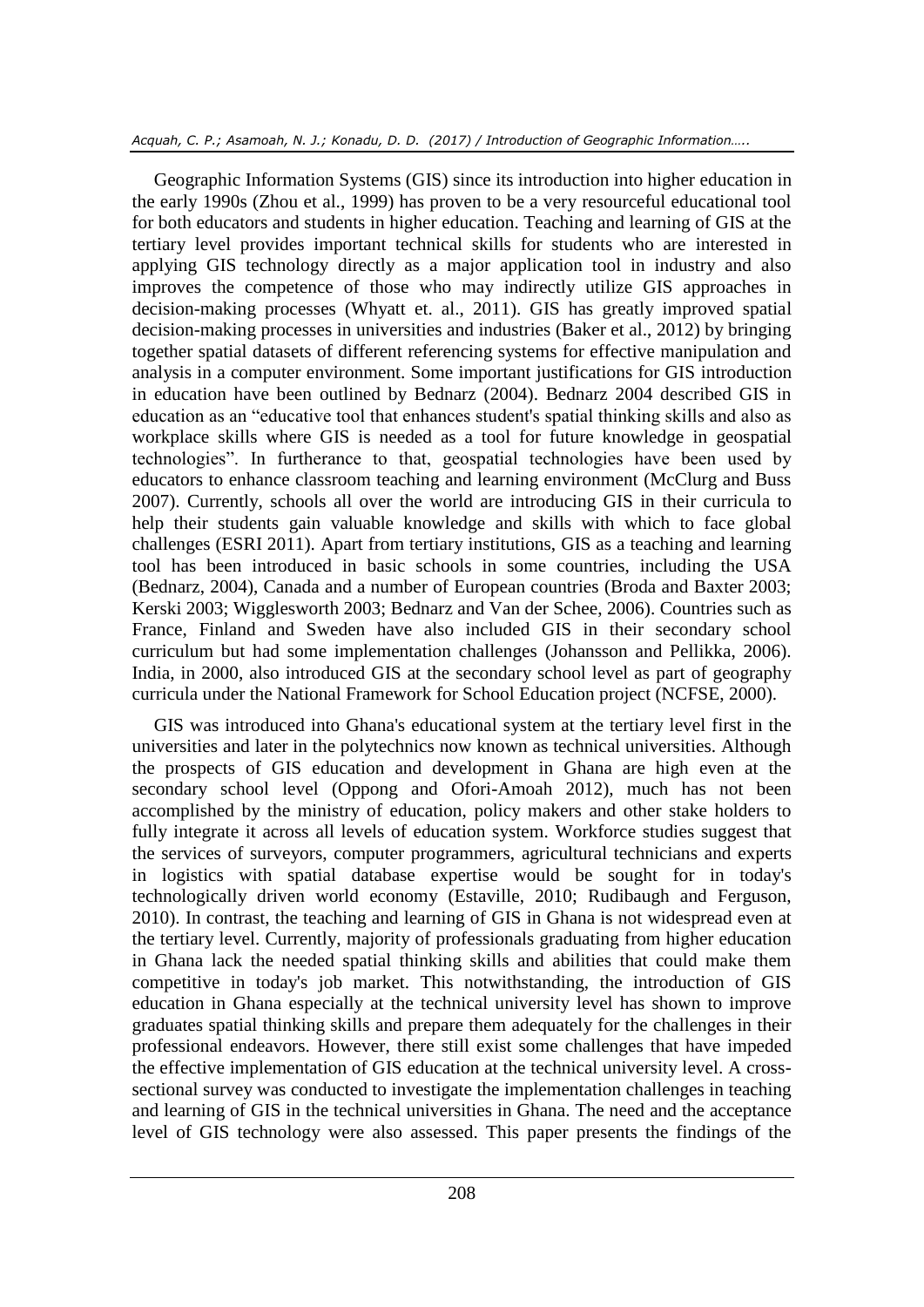study and finally concludes with recommendations that would improve the teaching and learning of GIS technology in the country.

# **The Current State of GIS Education in Ghana**

GIS was introduced into higher education in Ghana in 1998 as an undergraduate course in the department of geomatic engineering, Kwame Nkrumah University of Science and Technology (KNUST). It was later extended to the graduate level in civil engineering, planning and land economy departments at KNUST. In 2002, Environmental Systems Research Institute (ESRI), the developers of ArcGIS software application suite, supported the geomatic engineering department of KNUST with a grant to establish a GIS laboratory to assist in teaching, learning and research in the university community and the West African sub-region. The setting up of the GIS laboratory empowered the department to organize short courses and training in GIS for students, lecturers, researchers and members of the university community. Currently, besides the geomatic engineering department, GIS is taught as core course in the Civil Engineering department at the graduate level, and at both graduate and undergraduate level at departments of geography, geophysics, planning, environmental science, land economy, material science engineering and geological engineering all in KNUST.

Besides KNUST, GIS is treated as core course at geography, environmental and geomatic engineering departments in all public universities in Ghana. Other private institutions including central university and catholic also teach GIS as core course. Kumasi, Takoradi, Wa, Koforidua and Sunyani technical universities are the five out of the ten technical universities in Ghana that offer GIS as a core course. Kumasi Technical University (former Kumasi polytechnic), was the first technical university to introduce GIS as a core course in 2008. It was introduced as a modular course in the civil engineering department at the Higher National Diploma level. In 2010 and 2012, it was introduced to Bachelor of Technology (first degree) students of civil engineering and estate management departments respectively. In 2012, ESRI, through its local representative, embarked on a country-wide distribution of ArcGIS educational packages as grant to some selected second cycle and tertiary institutions in Ghana with the aim of making GIS accessible for all. Two of the traditional public universities, one private university college, one technical university and six-second cycle institutions benefited from this grant.

### **GIS Application Areas in the Technical Universities**

Geographic information, in its simplest form, is the knowledge about what is where, when and where. GIS as described by Catlin Dempsey, (2012) is a technological field that incorporates geographical features with tabular data in order to map, analyse, and assess real-world problems. The power of GIS is its ability to integrate both spatial data and attribute data of features they represent. GIS has been used extensively to support decision making in many organisations, government, educational and research institutions over the years. The wider applications and benefits associated with GIS have resulted in it being taught across a much broader range of professional disciplines in recent times than was previously limited to geography and environmental science (Bearman et. al., 2015). Across the technical universities in Ghana, the main areas where GIS is needed as a core course include departments in the faculties of built and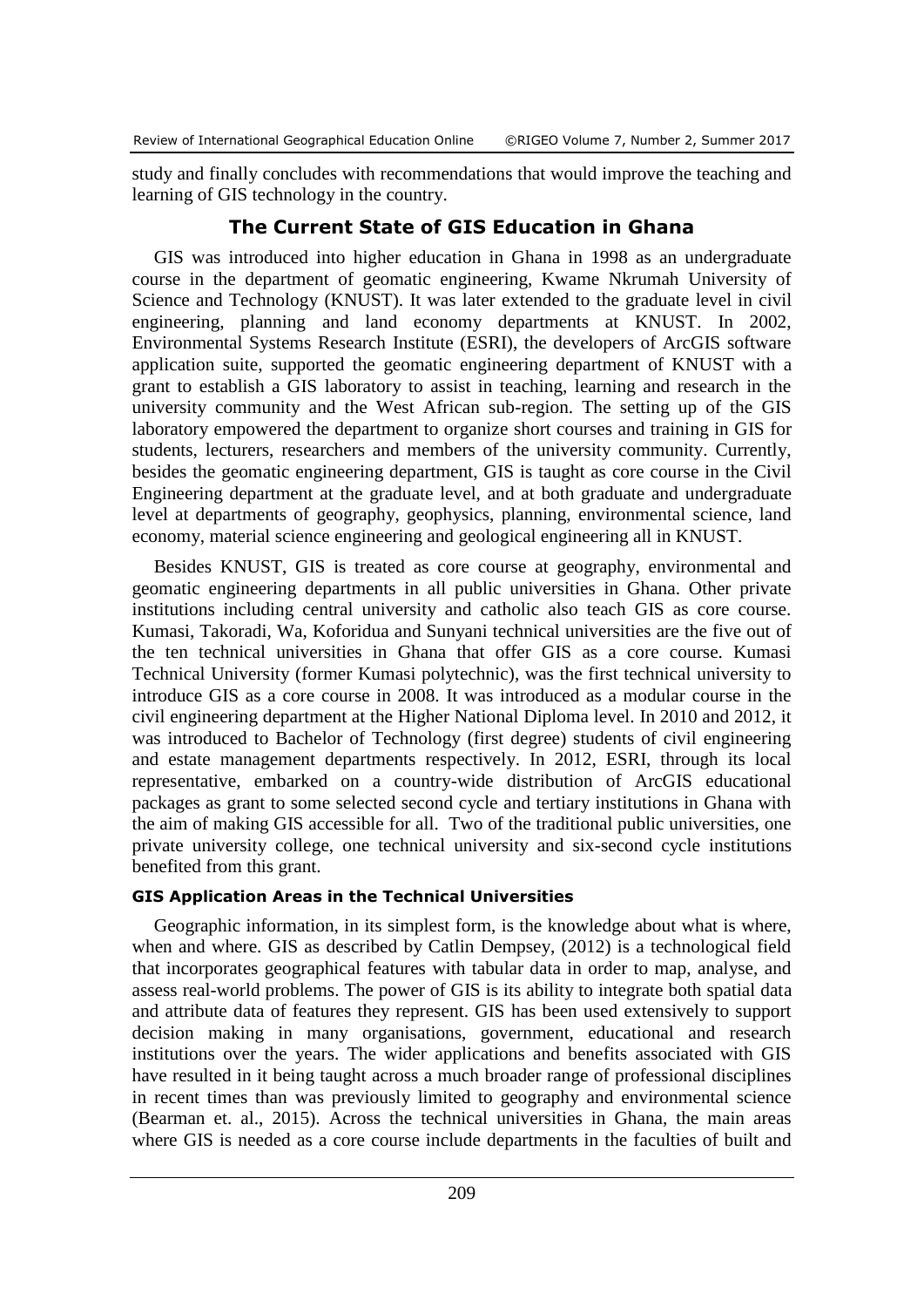natural environment, engineering, creative arts and technology and in the applied sciences. In civil engineering for example, GIS is used extensively in highways and transportation planning, road and traffic management, water and sanitation and environmental monitoring. The use of GIS as a database platform for managing and monitoring transportation infrastructure has proven to be very effective (Miller and Shaw, 2015). In electrical and electronic engineering, the use of GIS for automated route selection of new power lines, load forecasting and optimization planning for substations in power system is known to have significantly enhanced the efficiency in the power sector (Rezaee et al., 2009).

The application of GIS in the oil and gas industries, from the exploration to the production, refining and transportation is also phenomenal. GIS is used to collect, store, analyse and display the spatial locations of wells, pipelines and other features in the environment for better decision making. In surveying and estate management, GIS has been used in keeping proper inventory of land and property records necessary for property valuation and facility management (Dale and McLaren, 1999). GIS is also applied in the building and construction industry for quantities take off and construction estimates by the building and architectural professionals (Cheng and Yang, 2001; Bansal and Pal, 2007). Moreover, GIS is widely applied in regional and urban planning (Waddell, 2002), as well as municipal administration and management of the natural and built environment. In tourism and hospitality industry, GIS is used to assist tourist in finding nearest hotels and restaurants and also in finding shortest and fastest routes to their destination of choice (Gill and Bharath, 2013; Chen, 2007). GIS is able to show a large amount of tourist information in an easy to read indexed map. GIS has also been used extensively in environmental studies, resources engineering and management, business and management studies (Chinchu and Selvakumar 2012). This notwithstanding, the teaching and learning of GIS is not widespread across the technical universities in Ghana who are noted for the training of highly skilled professionals to take up the supervisory role in the industry

# **Materials and Methods**

An exploratory research design was adopted for the study, focusing on the teaching and learning of GIS in the technical universities in Ghana. The questionnaires were structured to include close-ended and rating-scale questions arranged in accordance with the objectives of the study. Out of one hundred and two (102) selfadministered questionnaires distributed, sixty-one (61) were returned representing 59.8% return rate. Purposive sampling method was therefore used in administering the questionnaires across the ten (10) technical universities in Ghana. Thirty-five (35) lecturers from different academic departments responded to the survey. In addition, ten (10) heads of departments and sixteen (16) technicians also responded to the survey. Descriptive statistics were used to analyze the data collected with the help of Statistical Package for Social Sciences (SPSS) and Microsoft Excel applications. The outliers in the questionnaires, which could potentially affect the results and the subsequent discussions were detected and removed. The responses were coded in the SPSS for further analysis and the results presented in the form of bar and pie charts. Table 1 provides the summary of the teaching staff sampled and their respective faculties.

Table 1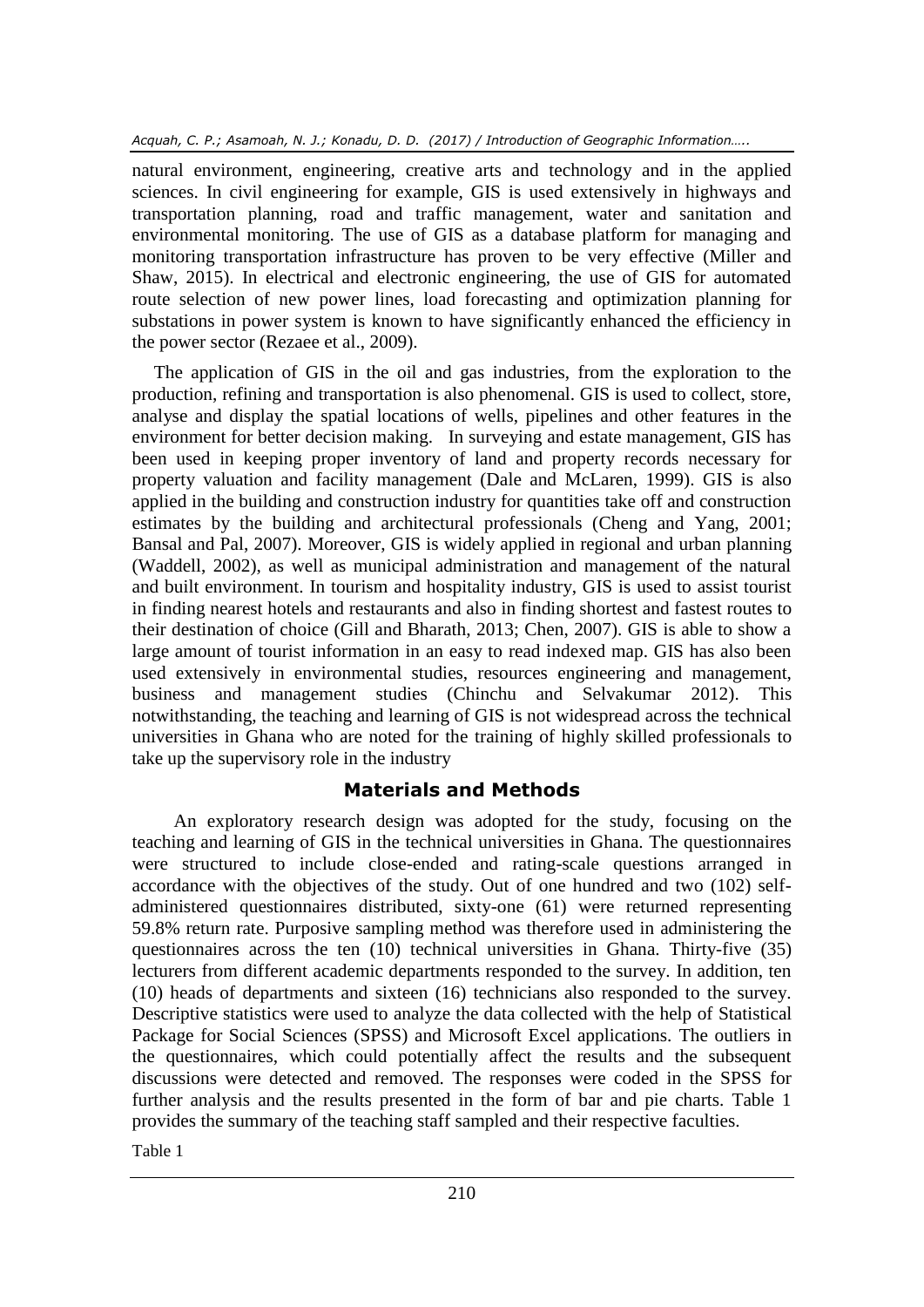*Distribution of respondents* 

| ID            | <b>FACULTY</b>                       | <b>PERCENTAGE</b> |
|---------------|--------------------------------------|-------------------|
|               | <b>Built and Natural Environment</b> | 26.23%            |
|               | Engineering                          | 63.93%            |
| $\mathcal{R}$ | Other faculties                      | 9.84%             |
| <b>Total</b>  |                                      | 100.00%           |

63.93% of the teaching staff came from the faculty of engineering, 26.23% from the built and natural environment and the remaining 9.84% came from mathematics, computer science, agricultural science and industrial arts departments.

#### **Findings**

#### **GIS Implementation Challenge**

The challenges of GIS in education globally have been found to be both practical and conceptual. The practical challenges have to do with the funding and maintenance of the needed hardware and software and other infrastructural needs whereas that of the conceptual challenges bother on the reorganisation of the curricula and the adoption of new teaching methods (Foote et al., 2012). The introduction of GIS into the technical university education, the then polytechnics in Ghana in 2008 had to contend with these challenges. The conceptual challenge in Ghana can be linked to the lack of policies in the curriculum development and regulatory standards in spatial data acquisition and sharing.

#### **The Availability of GIS Facilities**

The availability and the level of adequacy of GIS facilities in the technical universities such as laboratory space, software and hardware availability and geospatial data were surveyed to determine the current state of GIS facilities in the technical universities. Figures 1a, 1b, 1c and 1d graphically show the results of the level of adequacy of existing GIS facilities in the technical universities.



*Figure 1a.* GIS hardware availability *Figure 1b*. GIS softwareware availability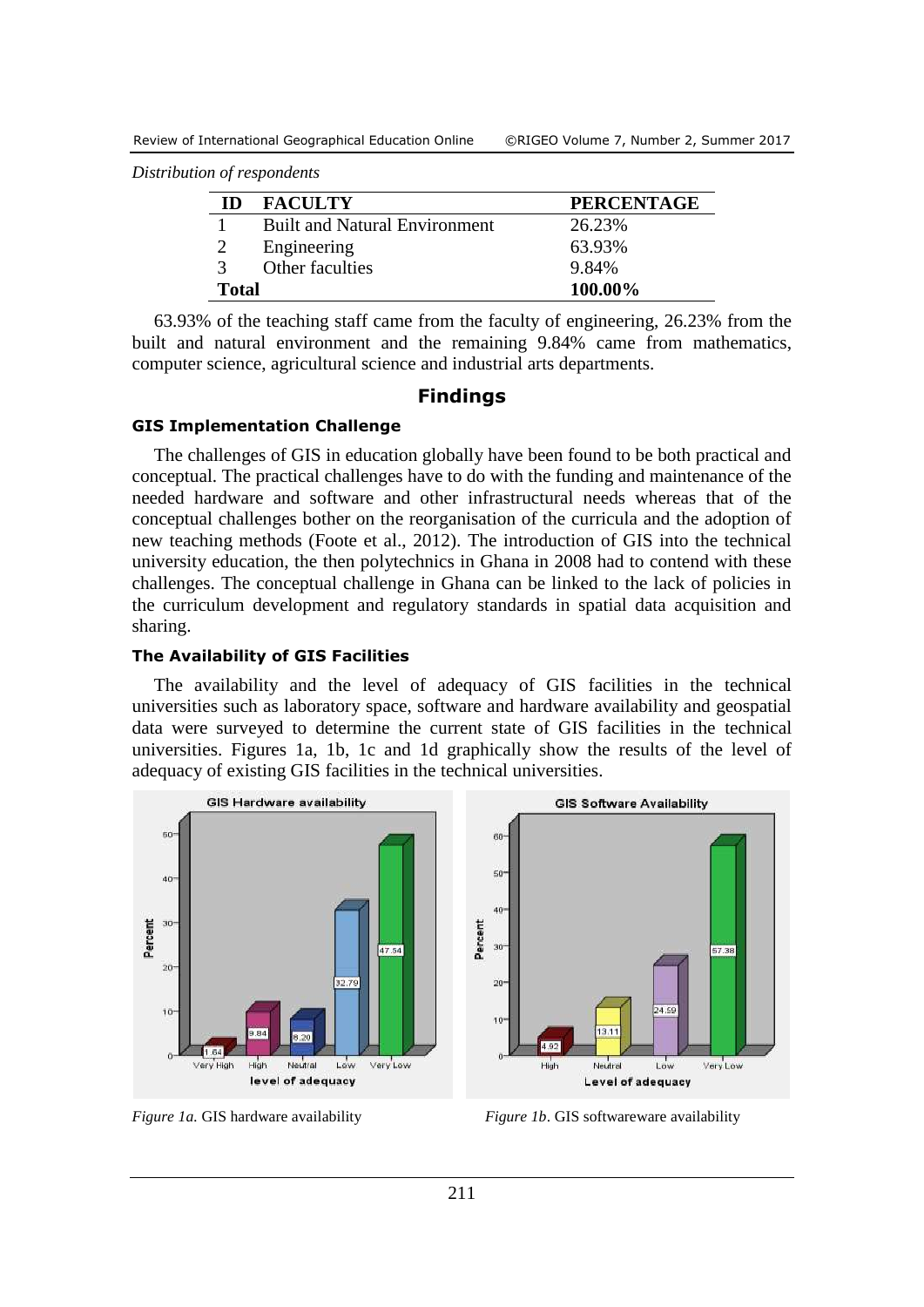More than half of the respondents (57.38%) agreed that the level of adequacy of GIS software is very low in the technical universities. The results clearly depict the poor state of GIS facilities in the technical universities and how they contribute to the current challenges in the teaching and learning of geospatial technologies in Ghana. About 80% of the respondents collectively agreed that the level of adequacy of GIS hardware is either low or very low. 52.46% of the respondents also agreed that access to geospatial data is very low at the universities.





The practical challenges such as infrastructural challenges, lack of access to digital spatial data and GIS instructional materials and low level of Information and Communications Technology (ICT) knowledge and skills among students in the technical universities were also surveyed and analysed.

# **Infrastructural Challenges**

Acquisition and maintenance of GIS software and hardware packages have been identified as some of the major implementation challenges for the technical universities. This is attributed to the poor funding of polytechnic education on the part of government (Nyarko, 2011). GIS software packages are generally expensive and require considerable investment for initial acquisition and maintenance. However, in Ghana, one major setback in the education system is the lack of financial support to acquire software and programs for teaching and learning purposes.

The acquisition of the hardware component of GIS infrastructure is also a major impediment in the successful implementation of GIS programmes in the technical university. A quarter of respondents (25%) strongly agreed and 43.33% agreed that high cost of GIS software is one of the major challenges as indicated in Figure 2. In addition to the high cost of GIS software, GIS software has been designed to run on high speed computers with larger storage capacities. These kinds of computers are very expensive, coupled with the need for furnished laboratories with efficient and reliable internet connectivity involve substantial capital cost.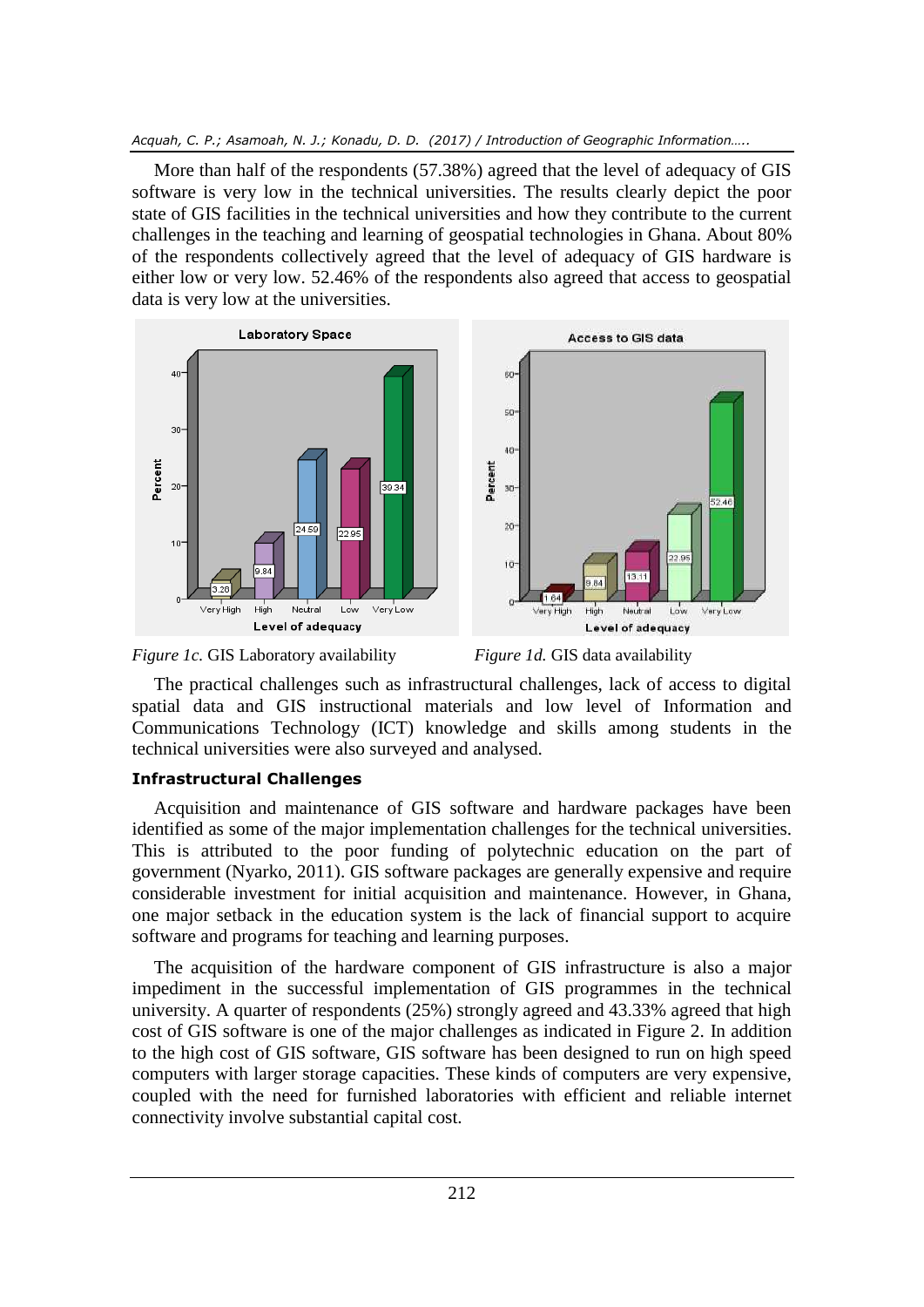

*Figure 2.* GIS software infrastructure

Other hardware components of the GIS setup such as digitizers, scanners and plotters also require huge sums of money to procure and maintain. 68.33% of respondents collectively are of the opinion that challenges with the acquisition and maintenance of hardware has a negative impact on the implementation of GIS education. 30% of the respondents strongly agreed and 36.67% agreed to the fact that lack of laboratory space to support teaching and learning in the technical universities is also a challenge.



*Figure 3.* GIS hardware infrastructure

In addition to this, 68.33% of the respondents collectively believe that the poor state of ICT infrastructure in the country also poses a challenge for the adoption of free source GIS packages and other internet-based GIS programs like the Google and Yahoo maps.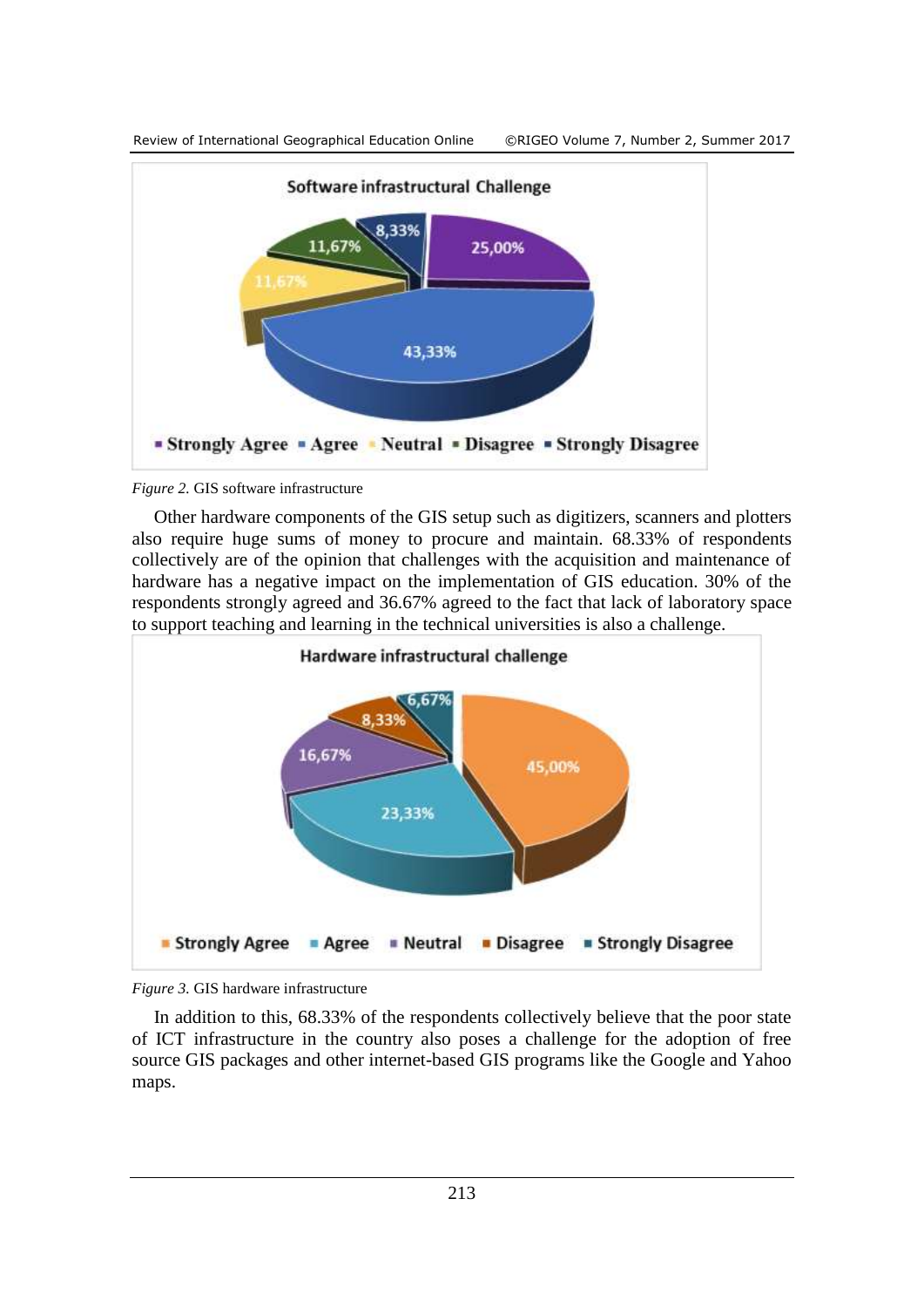

*Acquah, C. P.; Asamoah, N. J.; Konadu, D. D. (2017) / Introduction of Geographic Information…..*

*Figure 4.* Access to GIS laboratories in the technical universities

#### **Lack of Access to Digital Geographic Data**

Besides the infrastructural challenges, 50% of teaching staff collectively agreed that access to digital spatial data and instructional materials for teaching and learning is also a challenge. Acquisition and transfer of digital spatial data for academic purposes in Ghana are extremely difficult and expensive. The digital data and the few hard copy maps available are also not up to date and the facilities and infrastructures such as scanners and digitisers for their conversion into the digital formats are also not readily available. In addition to accuracy and currency of spatial data, many of these data are of different projections system which brings about compatibility issues. In other jurisdictions, there are number of organisations and clearinghouses that provide GIS data either for free or at a very low cost for academic purposes. On the contrary, there is no such centralised database in Ghana where students and educators could easily download data either for free or at a low cost.

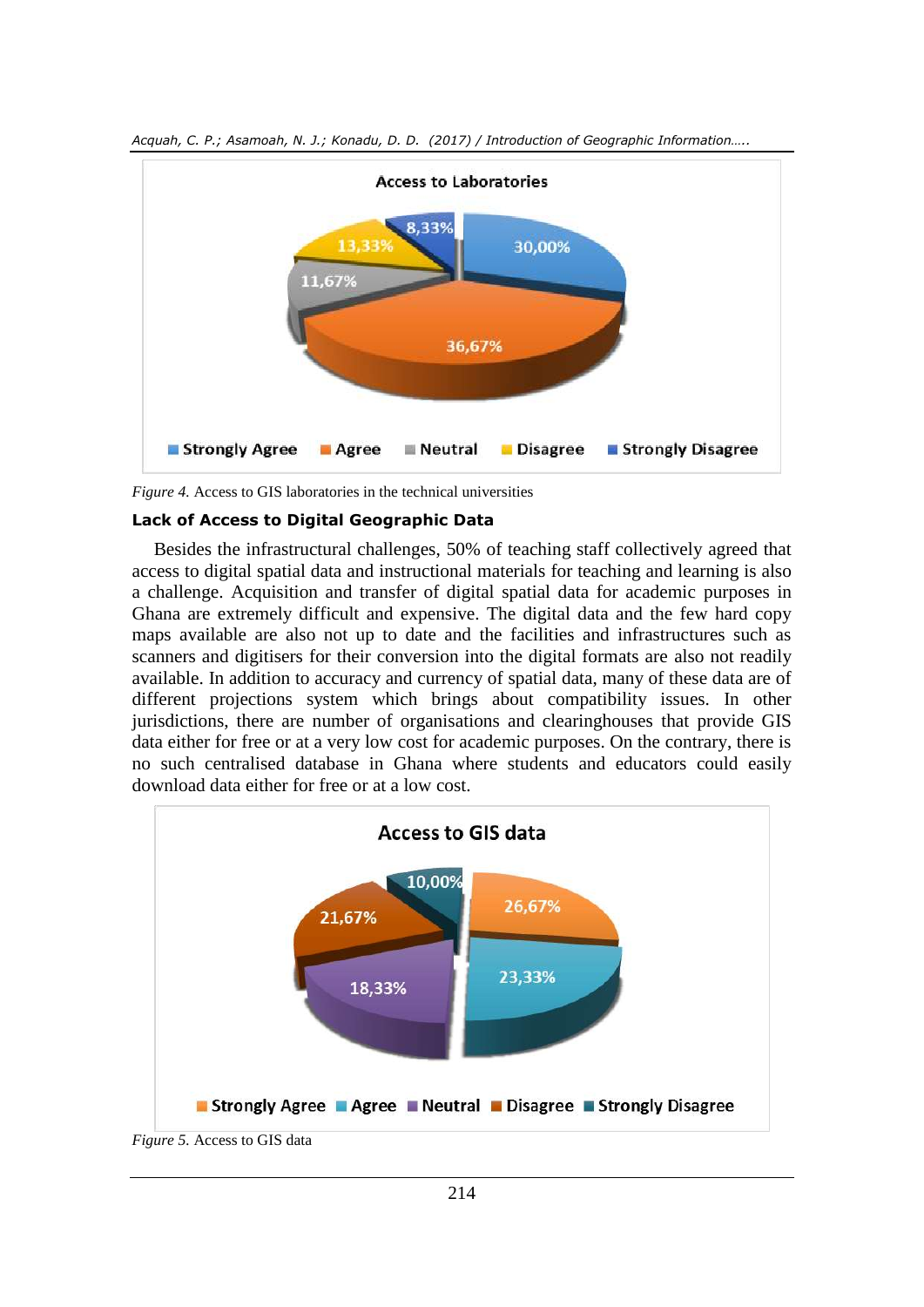Review of International Geographical Education Online ©RIGEO Volume 7, Number 2, Summer 2017

# **Low Level of ICT Knowledge and Skills of Students**

Another contributing factor that the researchers considered was the level of ICT knowledge and skills of students in the technical universities. Since GIS is a computerbased application, the basic requirement for effective teaching and learning of GIS is the basics in computer literacy. Experience has shown that students who exhibit a high level of computer literacy tends to understand the concept and the application of GIS better and are able to use the system effectively than their counterparts with low knowledge in computers.



*Figure 6.* Level of ICT knowledge and skills

 Despite government's effort of improving ICT education in Ghana by the enactment into law an ICT for Accelerated Development (ICT4AD) policy in 2003 and the subsequent ICT in education policy in 2008 which was reviewed in 2015 with the goal of creating the building blocks for integrating ICTs into education sector, 43.34% of the respondents believe that ICT knowledge and skills is still low and it is impacting negatively in the technologically based courses in higher education including the teaching and learning of GIS.

# **Recommendations for Improvement**

The challenges associated with the implementation of GIS in technical universities in Ghana discussed points to the need for GIS educators, policy implementers and other stakeholders to devise comprehensive measures to improve the current situation. Discussed below are some suggested recommendations that would help improve the teaching and learning of GIS in technical universities in particularly and higher education in Ghana in general.

# **Improvement in GIS Infrastructure in Technical Universities**

Placing more emphasis on skills acquisition with the project-based approach to teaching and learning of GIS in the technical universities will require an improvement in the existing GIS infrastructure. These must include a well-furnished GIS laboratories in the technical universities with high speed computers and other accessories such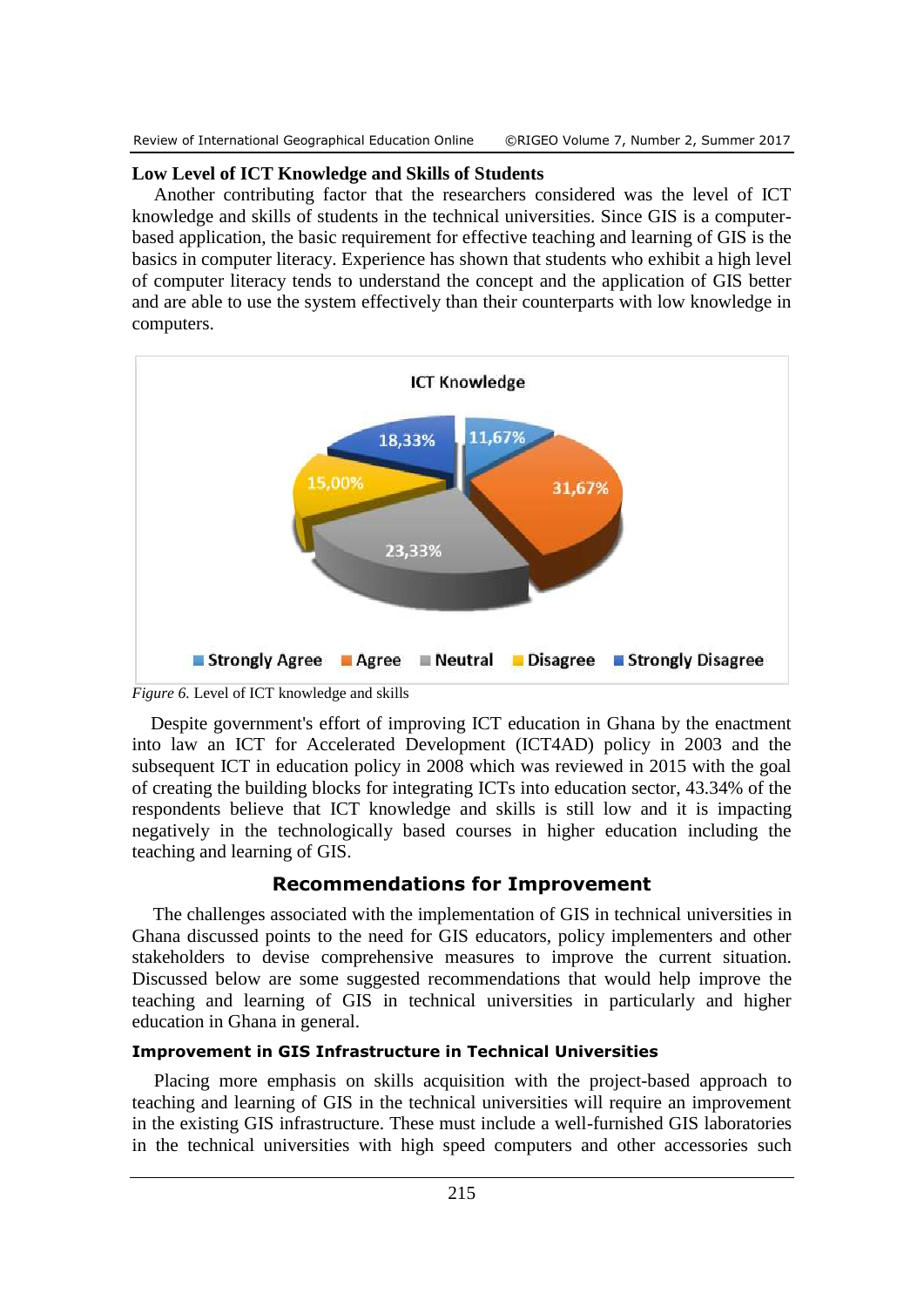scanners, plotters and digitisers. Improvement of the weak ICT infrastructure in Ghana will also go a long way to improve teaching and learning of GIS in school through adoption of e-learning, spatial data sharing and transfer. It will also promote the adoption of short courses on the internet to augment classroom lessons.

# **Teaching and Learning Approach**

The conventional approach to teaching and learning in schools and colleges in Ghana and in many developing countries has not been student centred. There is more concentration on educators imparting knowledge to students with little or no emphasis on the acquisition and demonstration of skills by students in the learning process. Researchers, Favier and Van de Schee, 2007 and Bednarz, 2004 have all emphasised the importance and the need to combine knowledge and skills acquisition in geography education. Favier and Van de Schee, 2012 also explored and outlined the characteristics of design principles for GIS supported inquiry-based geography education. As noted by Schultz (2012), active learning, when put together with inquiry based and problembased learning system creates a mechanism by which GIS technology can be practiced to a point of fluency. The best approach to teaching and learning GIS in the technical universities therefore is the project-oriented approach. This, therefore, will require more hands-on training with the software by allowing students to be actively involved in the learning process.

# **Collaboration with Universities and Other Institutions**

A distinctive feature of GIS education is the way educators have worked collaboratively often across disciplines and national boundaries to innovate and improve practice (DiBiase et al, 2012). An effective collaboration with established institutions such as public universities in Ghana that have built reputation in GIS education over the years will help to address some infrastructural challenges in the institutions. Additionally, the technical universities have to establish links with GIS software suppliers, consultants and a wide range of users. If such collaborations are already in place, it could be further enhanced in the pursuit of better and efficient GIS education in other technical universities. At the initial stage of GIS implementation and the efforts by the technical universities to confront the infrastructural challenges, the technical universities can establish relationship with the geography and geomatic engineering departments in the public universities with the requisite experience and expertise.

# **Restructuring of Geography and ICT Education in Ghana**

Restructuring of ICT education in schools and colleges especially at the second cycle level will help to improve GIS education in Ghana. Experience has shown that, an improvement in ICT training at the secondary school level will produce students with high literacy rate in ICT who can easily appreciate GIS technologies. These students end up in the technical universities and in other tertiary institutions in Ghana. Over the years, government has introduced many ICT policies in education and interventions including the recent ICT for education policy 2015 focusing on the use of ICT as learning and operating tool and also as a career option for students. These efforts must be strengthened in order to improve ICT education in Ghana. In addition to this, introduction of GIS into the second cycle education as part of geography curriculum as suggested by Oppong and Ofori-Amoah (2012) will also give students entering the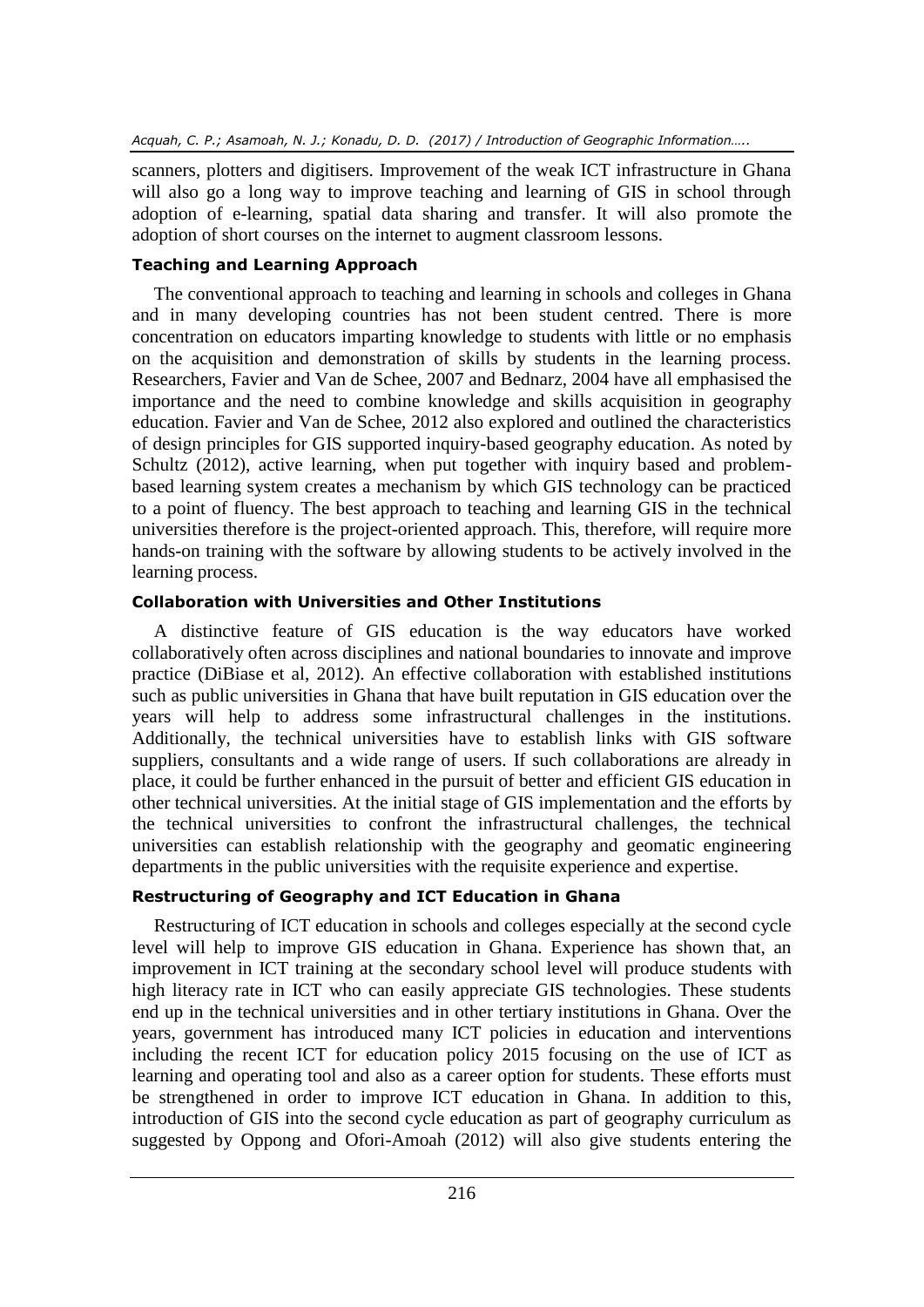higher educational institution in Ghana a brief introduction of GIS and will prepare them adequately for higher education and training in GIS.

#### **Conclusions**

GIS has proven to be a very useful professional tool since its introduction into technical university education in Ghana. This notwithstanding, there are significant implementation challenges that have been outlined in this paper that require urgent attention in order to realise the full potentials of GIS education at the technical university level in Ghana. Addressing these challenges would require collaborative efforts of GIS educators, government and other stakeholders in the GIS industry. In spite of the implementation challenges discussed in this paper, the prospects of GIS in Ghana remain high. There is an increasing awareness of GIS application in various professional disciplines, which suggest that an adequately trained workforce will continue to be in high demand. Thus, it is imperative that GIS educators and other stakeholders in the industry work consciously to improve the current infrastructure and human resource in order to realize the full potentials of GIS at the technical universities level in particular and in Ghana as a whole.

#### **References**

- Baker T. R., Kerski J.J., Huynh N. T., Viehrig K., & Bednarz S. W. (2012). Call for an Agenda and Center for GIS Education Research, *Review of International Geographical Education Online (RIGEO), 2,* (3), 254-288.
- Bansal, V. K., & Pal, M. (2007). "Potential of Geographic Information Systems in building cost estimation and visualisation." Automation in Construction, 16 (3), 311–322.
- Bearman, N., Munday, P., & McAvoy, D. (2015). Teaching GIS outside of geography: A case study in the School of International Development, University of East Anglia. *Journal of Geography in Higher Education, 39* (2), 237-244.
- Bednarz, S. W., & Van der Schee, J. (2006). Europe and the United States: The implementation of geographic information systems in secondary education in two contexts. *Technology, Pedagogy and Education, 15* (2), 191–205.
- Bednarz, S. W. (2004). Geographic information systems: A tool to support geography and environmental education? *GeoJournal, 60,* 191–199.
- Broda, H., & Baxter, R. (2003). Using GIS and GPS technology as an instructional tool. *The Social Studies, 94* (4), 158–160.
- Dempsey, C. (2012). What is GIS, https://www.gislounge.com/what-is-gis/ [Accessed 18th March 2016].
- Chen, R. J. (2007). Geographic information systems (GIS) applications in retail tourism and teaching curriculum. *Journal of Retailing and Consumer Services, 14* (4), 289-295.
- Cheng, M. Y., & Yang, C. Y. (2001). "GIS-Based cost estimate integrated with material layout planning." Journal of Construction Engineering and Management, 127 (4), 291-299.
- Chinchu K.S., & Selvakumar G. (2012). Web Service Based E-Logistics Application. *International Journal of Modern Engineering Research (IJMER) 2* (2): 084-088.
- Dale P.F, & McLaren R.A (1999). GIS in land administration. *Geographic Information Systems, (2),* 859 – 875.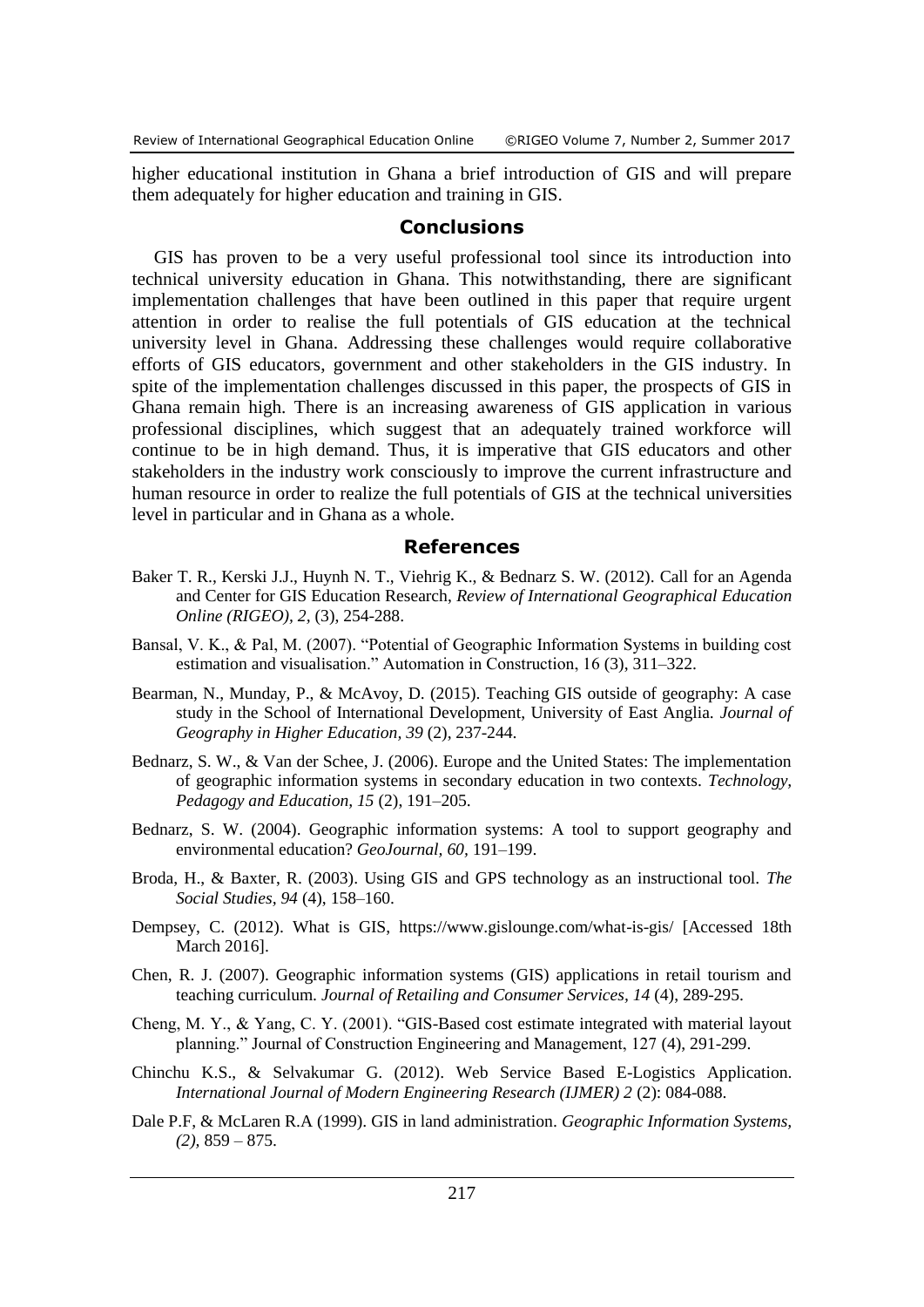- Dibiase, D., Foote, K. E., Tate, N. J. and Unwin, D. J. (2011) Ways Forward for GIS&T Education, in D. J. Unwin, K. E. Foote, N. J. Tate and D. DiBiase (eds), *Teaching Geographic Information Science and Technology in Higher Education*, 451-467, John Wiley & Sons, Ltd, Chichester, UK. doi: 10.1002/9781119950592.ch29
- ESRI (2011). GIS for Higher Education, Retrived from https://www.esri.com/library/bestpractices/higher-education.pdf .
- Estaville, L. E. (2010). Geospatial workforce trends in theUnited States. *International Journal of Applied Geospatial Research, 1* (1): 57–66.
- Favier T. T, & Van der Schee, J. (2012). Exploring the characteristics of an optimal design for inquiry-based geography education with Geographic Ingormation System, *Computers and Education, 58* (1), 666-677.
- Favier, T., & Van der Schee, J. (2007). *Learning to think geographically with GIS*. Future Prospects in Geography, 395-404.
- Gill, N., & Bharath, B. D. (2013). Identification of optimum path for tourist places using GIS based network analysis: a case study of New Delhi. *International Journal of Advancement in Remote Sensing, GIS and Geography, 1* (2), 34-38.
- Johansson, T. & Pellikka, P. (2006). *Geographical information systems applications for schools*. 9th AGILE International Conference on Geographic Information Science. Shaping the future of Geographic Information Science in Europe, Visegrád, Hungary, April, 2006.
- Kerski, J. J. (2003). The implementation and effectiveness of geographic information systems technology and methods in secondary education. *Journal of Geography, 102* (3), 128–137
- Miller, H. J., and Shaw, S.L. (2015), Geographic Information Systems for Transportation in the 21st Century. *Geography Compass, 9:* 180–189.
- McClurg P.A. & A. Buss (2007). Professional Development: Teachers Use of GIS to Enhance Student Learning. *Journal of Geography, 106:*79-87
- National Curriculum Framework for School Education (2000), National Council of Education Research and Training (NCERT), New Delhi.
- Nyarko D. A. (2011) Polytechnic Education in Ghana: the challenges and prospects. An address on the occasion of the NABPTEx/polytechnics meeting Accra, 23rd march, 2011.
- Oppong J.R., Ofori-Amoah B. (2012). Ghana: Prospects for Secondary School GIS Education in a Developing Country. In: Milson A., Demirci A., Kerski J. (eds) *International Perspectives on Teaching and Learning with GIS in Secondary Schools.* 115-123, Springer, Dordrecht. [https://doi.org/10.1007/978-94-007-](https://doi.org/10.1007/978-94-007-2120-3_13) [2120-3\\_13.](https://doi.org/10.1007/978-94-007-2120-3_13)
- Rezaee, N., Nayeripour M., Niknam T., and Roosta A. (2009). Role of GIS in Distribution Power Systems. *World Academy of Science, Engineering and Technology, 3 (12), 2314- 2318.*
- Rudibaugh, M., & Ferguson B. (2010) Mapping geospatial education at U.S. community and technical colleges. *Journal of the Urban and Regional Information Systems Association, 22* (2): 40–44.
- Sinton, D. S. (2011) Making the Case for GIS&T in Higher Education, in D. J. Unwin, K. E. Foote, N. J. Tate and D. DiBiase (eds), *Teaching Geographic Information Science and*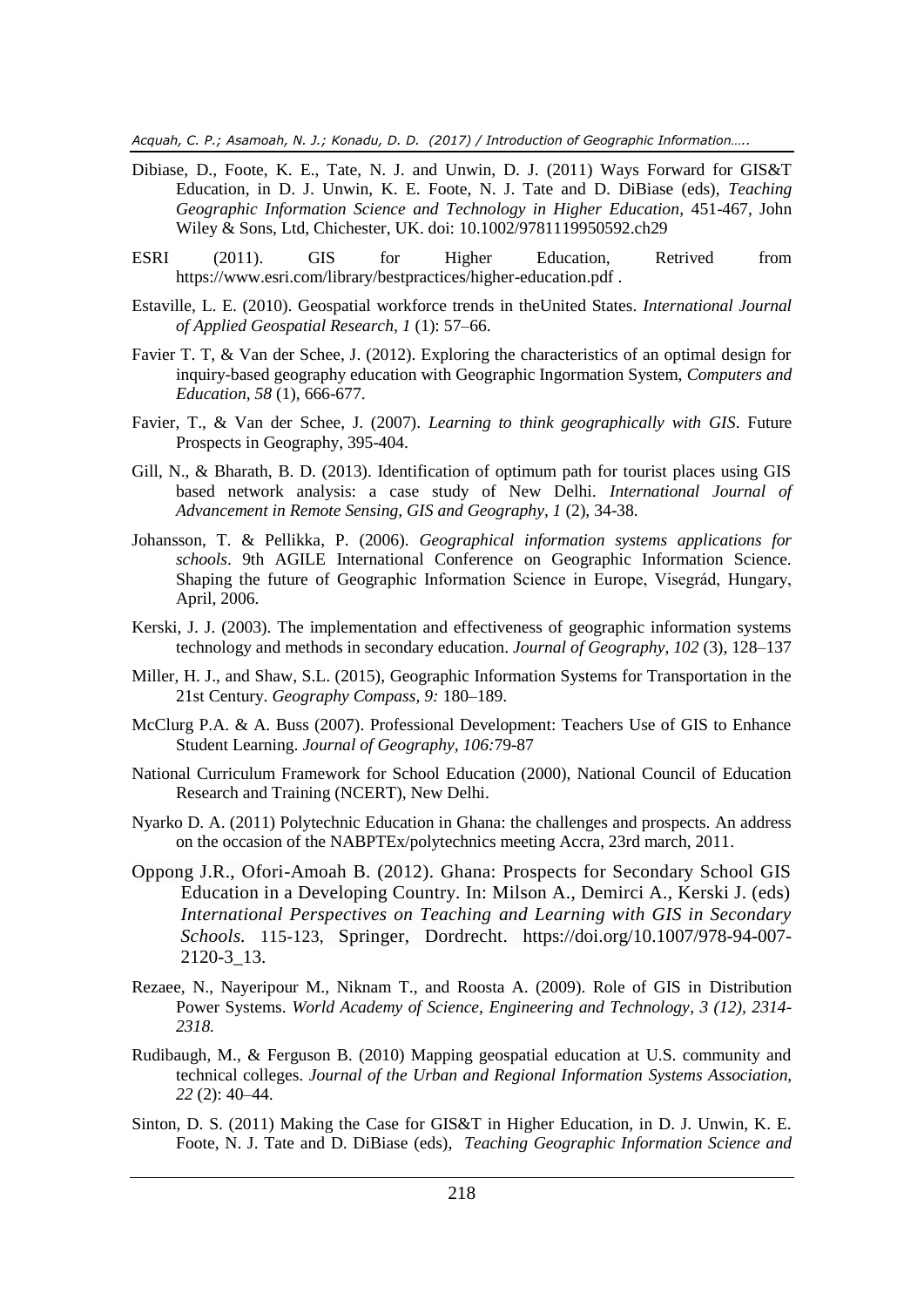*Technology in Higher Education*,17-36, John Wiley & Sons, Ltd, Chichester, UK. doi: 10.1002/9781119950592.ch2

- Schultz, R. B. (2011) Active Pedagogy Leading to Deeper Learning: Fostering Metacognition and Infusing Active Learning into the GIS&T Classroom, in D. J. Unwin, K. E. Foote, N. J. Tate and D. DiBiase (Eds), *Teaching Geographic Information Science and Technology in Higher Education*, 133-143, John Wiley & Sons, Ltd, Chichester, UK. doi: 10.1002/9781119950592.ch9
- The Ghana ICT for Accelerated Development (ICT4AD) Policy", 2003. The Republic of Ghana. http://www.moc.gov.gh/moc/PDFs/Ghana\_ICT4AD\_Policy.pdf [Access 20th June 2016].
- Waddell, P. (2002). UrbanSim: Modeling urban development for land use, transportation, and environmental planning. *Journal of the American Planning Association, 68* (3), 297-314.
- Whyatt, D., Clark G., & Davies G. (2011) Teaching geographical information systems in geography degrees: A critical reassessment of vocationalism. *Journal of Geography in Higher Education, 35* (2): 233–244.
- Wigglesworth, J. (2003). What is the best route? Route-finding strategies of middle school students using GIS. *Journal of Geography, 102* (6), 282–291.
- Zhou, Y., Smith, B.W. & Spinelli, G. (1999). Impacts of increased student career orientation on American college geography programmes. *Journal of Geography in Higher Education, Vol. 23,* No. 2, pp. 157-165.

#### **Biographical statements**

**Prince Charles Acquah** is a full time Lecturer at Kumasi Technical University, Ghana. He joined the department of civil engineering as a Lecturer in 2008 right after graduating from the Kwame Nkrumah University of Science and Technology (KNUST), Kumasi. Prior to that, Acquah worked as a teaching and research assistant at the department of Geomatic Engineering, KNUST from 2003 to 2005. He holds a Master of Philosophy (MPhil.) degree in Geomatic Engineering and a Bachelor of Science (BSc.) degree in Geodetic Engineering from KNUST. He has also worked with several Surveying and GIS related consultancy firms and also as a freelance surveyor. His research interest is in the application of geospatial technologies in environmental monitoring and management. He is a professional member of Ghana Institution of Surveyors and a graduate member of Ghana Institution of Engineers

**Jack Nti Asamoah** works with the civil engineering department, Kumasi Technical University as a Lecturer. He joined the department as a service personnel in 2010 and later confirmed as a Senior Technician in 2013. He became a full time Lecturer in the department in January, 2016. Jack is currently the examination officer of the department. He completed Bachelor of Science (BSc.) degree in Geomatic engineering from KNUST in 2010. He also holds a Master of Science degree in Geomatic engineering from KNUST. He is a professional member of Ghana Institution of Surveyors and a graduate member of Ghana Institution of Engineers. He has worked as a freelance surveyor and also with surveying consulting firms in cadastral, engineering and topographical surveys. His research interest is in the area of using Remote Sensing techniques and related technologies in urban planning and management.

**Dennis Daniel Konadu** is currently working as a Research Associate of the Whole System Energy Modelling (wholeSEM) Consortium at the Engineering Department, Cambridge University. He is currently working on land and water connections to UK energy systems and applying the Foreseer tool. Prior to joining the University of Cambridge, Dennis studied for a PhD in Environmental Science at the University of Lancaster, which he completed in 2013. His